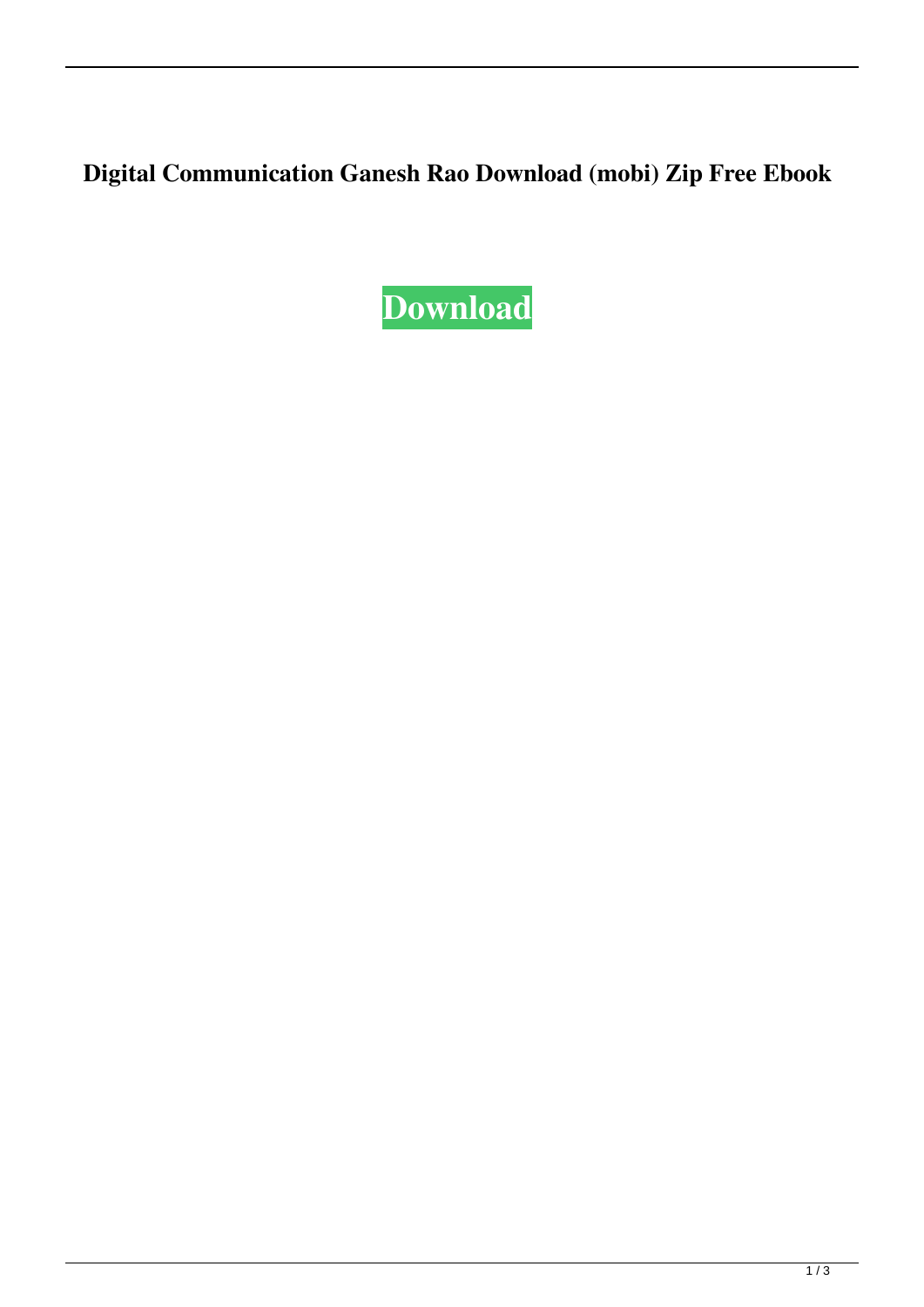Description Category:Communications Category:Communication design Category:Telecommunication engineering Category:Wireless Category:Electronics engineering Category:Audio engineeringFrom the desk of Rick: I am sending a copy of the latest corporate changes to all members of the Corporate Policy Committee. The Policy Committee is charged with reviewing and recommending corporate policies. The Corporate Policy Committee is the most important group of people (with the possible exception of Legal) because it has the most detailed and inclusive set of knowledge about the company. It consists of the CEO, COO, Treasurer, Controller, two company directors, the company CIO and the General Counsel for ENA, EEW, EBS and EES. The Policy Committee meets twice a month and it is the responsibility of each member to keep himself current with current information. If you have any questions or concerns about the latest Corporate Policy Committee changes, please contact me at X-36139.Call-in number for questions regarding entrance or advance registration for the May 2015 course dates: If you are interested in the November/December course, please call us at 1-800-226-8662. Baptist Conference of Greater Boston Category: Children and Families Conference Upcoming Seminar Dates: Upcoming Classes for Teens (16 years old) This seminar is designed for teens and young adults in 12th grade and under. It is a 1-2 day seminar which will discuss many aspects of the Bible, including the 613 Mitzvot. It is also designed to teach about the importance of the mitzvot to teens and young adults. Baptist Conference of Greater Boston Category: Child-Life Conference Upcoming Seminar Dates: Upcoming Classes for Adults This course is designed for adults (18 years old and older) of all religious backgrounds and faith traditions. If you are an adult who is not currently affiliated with a congregation, we welcome you to come as well! Baptist Conference of Greater Boston Category: Family Conference Upcoming Seminar Dates: Upcoming Classes for Families This seminar is designed for the entire family - all ages and backgrounds welcome! It will focus on how the principles of the Bible can be